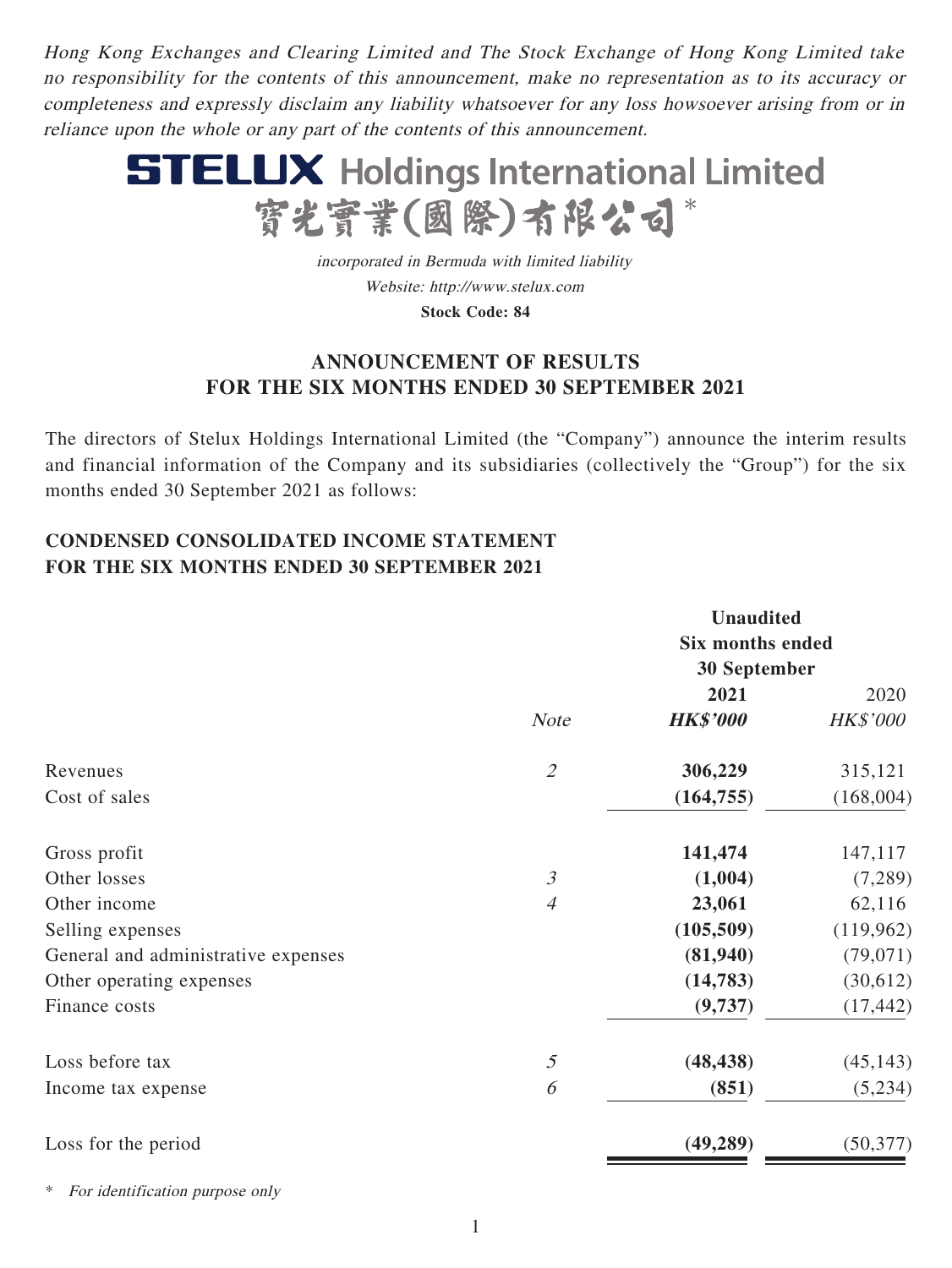# **CONDENSED CONSOLIDATED INCOME STATEMENT (Continued)**

|                                                                                                       |              | <b>Unaudited</b><br><b>Six months ended</b><br>30 September |                                                  |
|-------------------------------------------------------------------------------------------------------|--------------|-------------------------------------------------------------|--------------------------------------------------|
|                                                                                                       |              | 2021                                                        | 2020                                             |
| Attributable to:<br>Equity holders of the Company<br>Non-controlling interests<br>Loss for the period | <b>Note</b>  | <b>HK\$'000</b><br>(49, 337)<br>48<br>(49, 289)             | <b>HK\$'000</b><br>(50, 494)<br>117<br>(50, 377) |
|                                                                                                       |              | <b>HK</b> cents                                             | HK cents                                         |
| Loss per share<br>- Basic and diluted                                                                 | $\mathcal S$ | (4.71)                                                      | (4.83)                                           |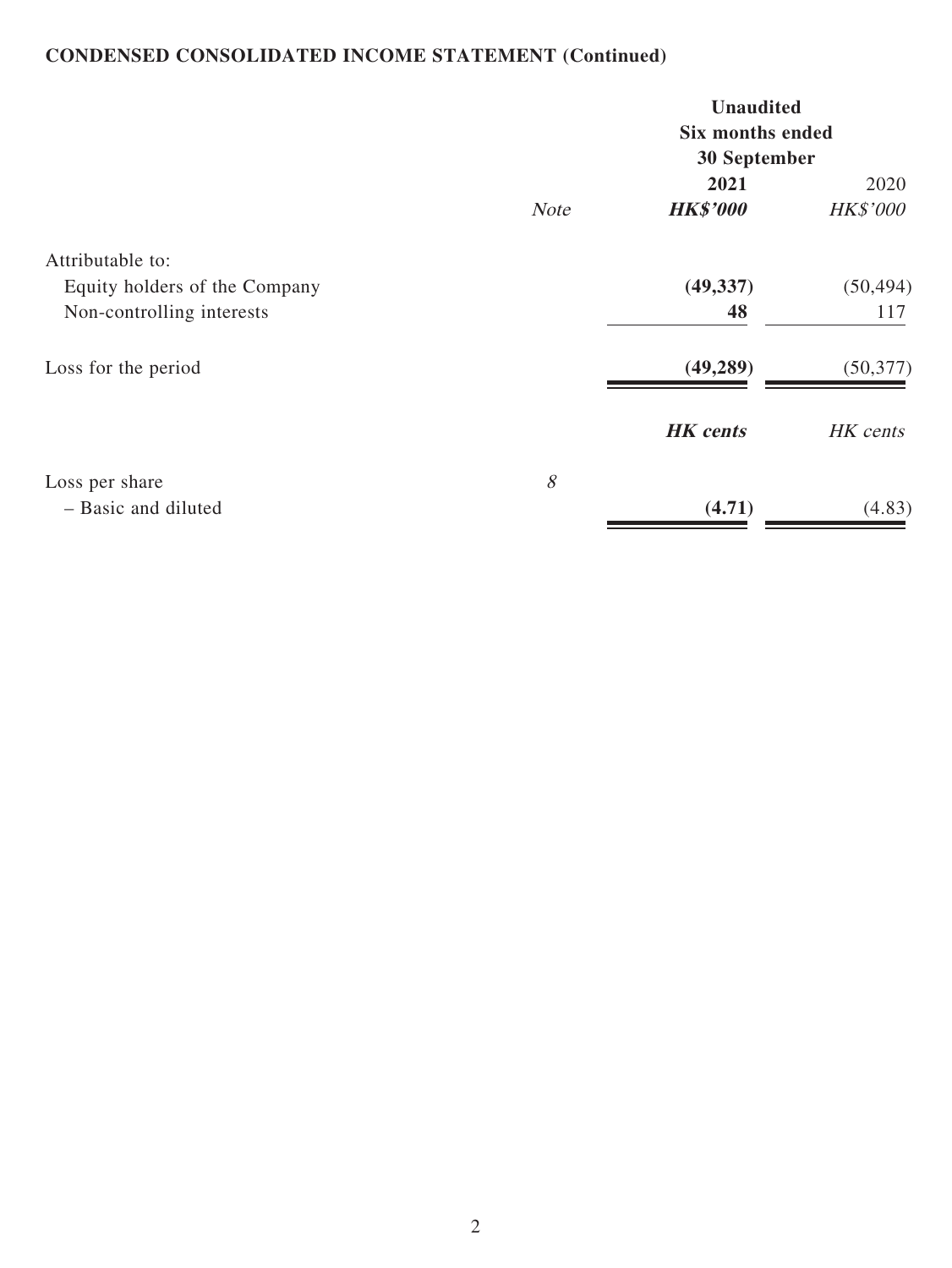## **CONDENSED CONSOLIDATED STATEMENT OF COMPREHENSIVE INCOME FOR THE SIX MONTHS ENDED 30 SEPTEMBER 2021**

| <b>Unaudited</b><br><b>Six months ended</b> |                   |  |
|---------------------------------------------|-------------------|--|
|                                             |                   |  |
| 2021                                        | 2020              |  |
| <b>HK\$'000</b>                             | HK\$'000          |  |
| (49, 289)                                   | (50, 377)         |  |
|                                             |                   |  |
|                                             |                   |  |
| (3,626)                                     | 16,316            |  |
| (3,626)                                     | 16,316            |  |
|                                             |                   |  |
| (20)                                        | 236               |  |
|                                             | 236               |  |
|                                             |                   |  |
| (3,646)                                     | 16,552            |  |
| (52, 935)                                   | (33, 825)         |  |
|                                             |                   |  |
|                                             | (34, 115)         |  |
| (460)                                       | 290               |  |
| (52, 935)                                   | (33,825)          |  |
|                                             | (20)<br>(52, 475) |  |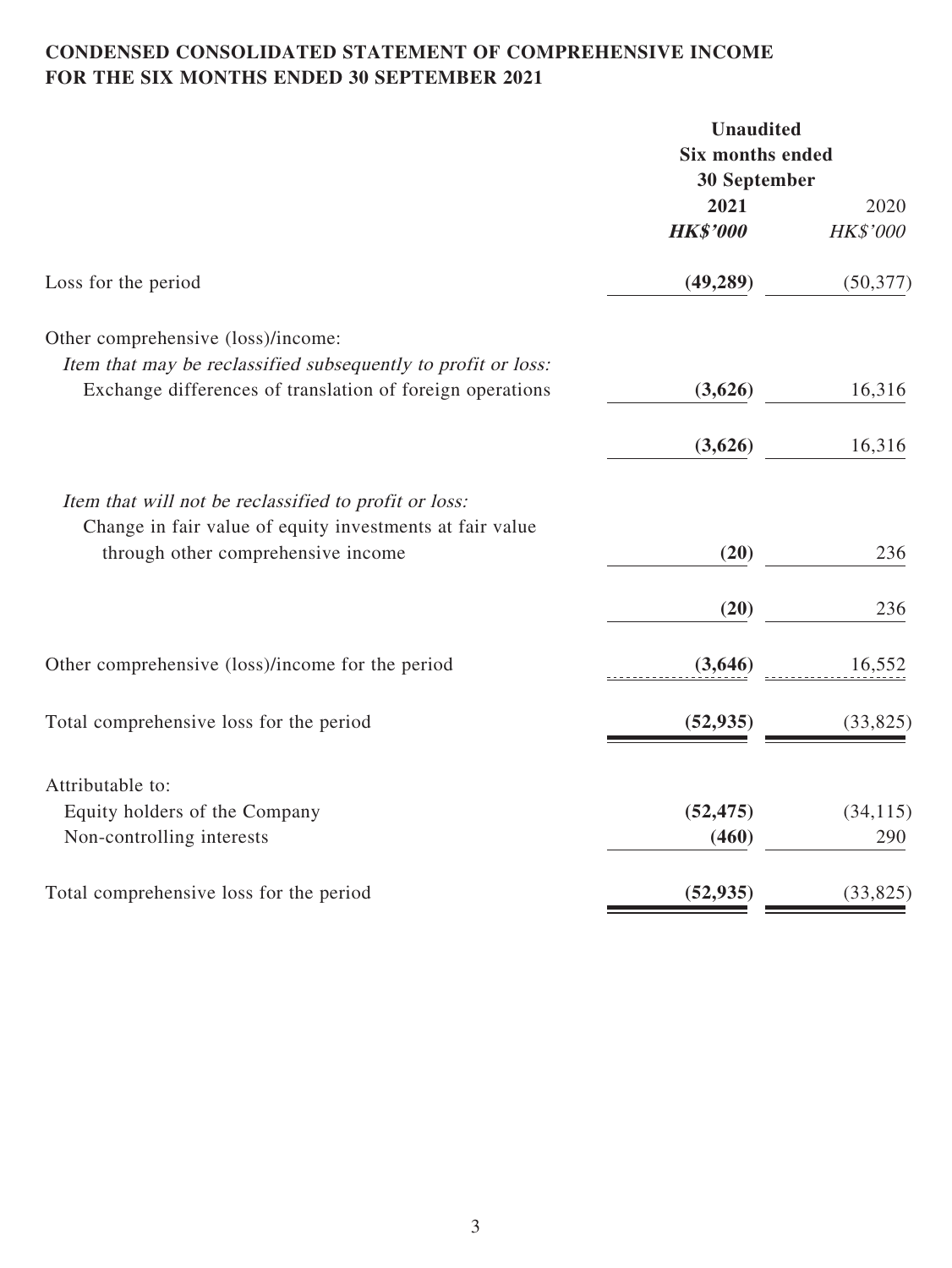# **CONDENSED CONSOLIDATED BALANCE SHEET AS AT 30 SEPTEMBER 2021**

|                                                |              | <b>Unaudited</b> |           |
|------------------------------------------------|--------------|------------------|-----------|
|                                                | 30 September |                  | 31 March  |
|                                                |              | 2021             | 2021      |
|                                                | <b>Note</b>  | <b>HK\$'000</b>  | HK\$'000  |
| <b>ASSETS</b>                                  |              |                  |           |
| Non-current assets                             |              |                  |           |
| Property, plant and equipment                  |              | 254,889          | 265,476   |
| Investment properties                          |              | 296,700          | 296,700   |
| Right-of-use assets                            |              | 110,548          | 123,990   |
| Intangible assets                              |              | 53,436           | 53,459    |
| Equity investments at fair value through other |              |                  |           |
| comprehensive income                           |              | 1,854            | 1,874     |
| Deposits and prepayments                       | 9            | 16,935           | 20,643    |
| Deferred tax assets                            |              | 12,823           | 16,071    |
| Total non-current assets                       |              | 747,185          | 778,213   |
| Current assets                                 |              |                  |           |
| Inventories                                    |              | 281,066          | 267,303   |
| Trade and other receivables                    | 9            | 128,479          | 141,978   |
| Cash and cash equivalents                      |              | 121,206          | 170,344   |
| Total current assets                           |              | 530,751          | 579,625   |
| Total assets                                   |              | 1,277,936        | 1,357,838 |
| <b>EQUITY</b>                                  |              |                  |           |
| Capital and reserves attributable to           |              |                  |           |
| the equity holders of the Company              |              |                  |           |
| Share capital                                  |              | 104,647          | 104,647   |
| Reserves                                       |              | 330,398          | 382,873   |
| Shareholders' funds                            |              | 435,045          | 487,520   |
| Non-controlling interests                      |              | 6,617            | 7,077     |
| Total equity                                   |              | 441,662          | 494,597   |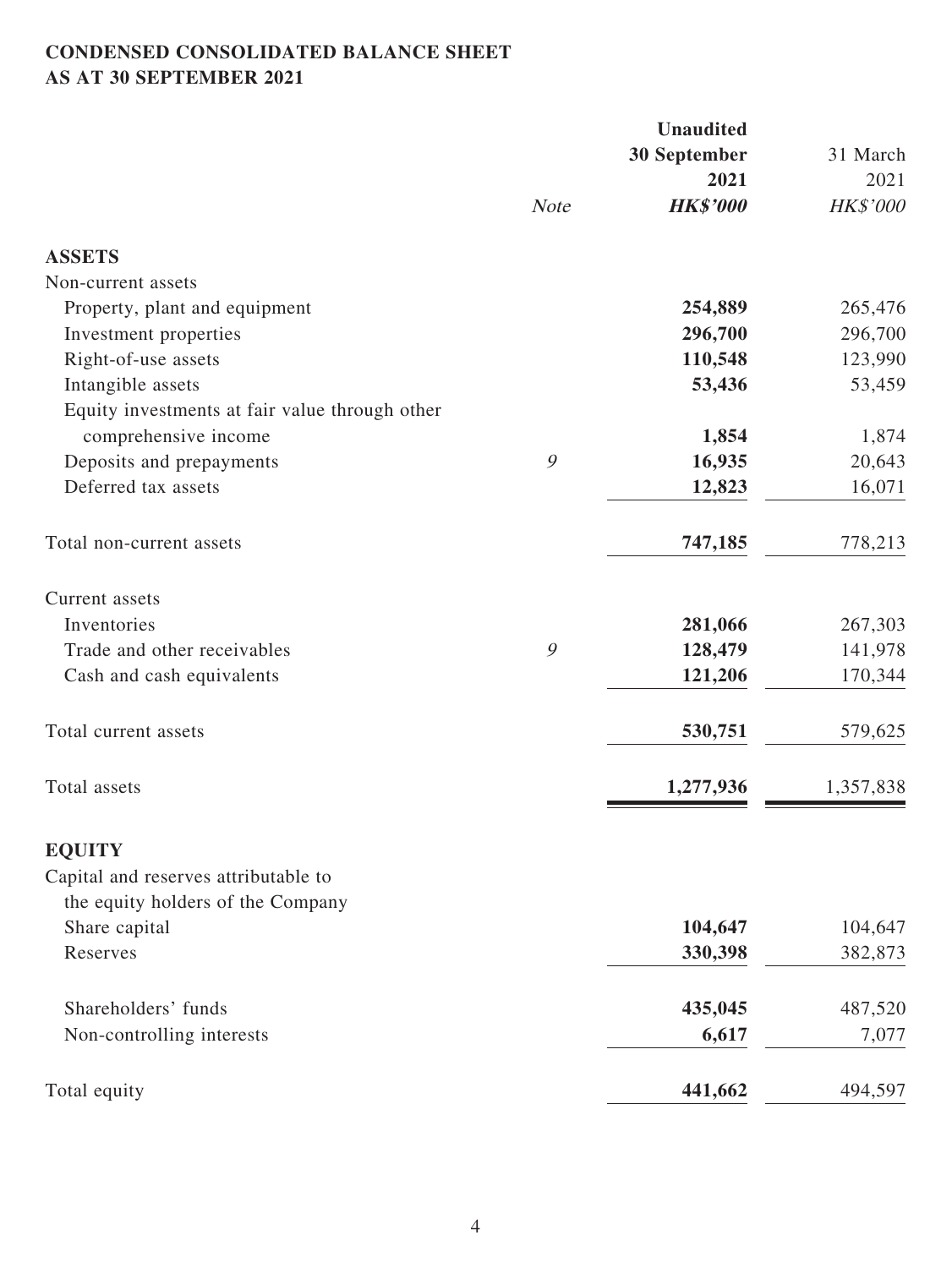# **CONDENSED CONSOLIDATED BALANCE SHEET (Continued)**

|                               |             | <b>Unaudited</b><br>30 September<br>2021 | 31 March<br>2021 |
|-------------------------------|-------------|------------------------------------------|------------------|
|                               | <b>Note</b> | <b>HK\$'000</b>                          | HK\$'000         |
| <b>LIABILITIES</b>            |             |                                          |                  |
| Non-current liabilities       |             |                                          |                  |
| Deferred tax liabilities      |             | 25,634                                   | 27,760           |
| Lease liabilities             |             | 63,218                                   | 70,148           |
| Total non-current liabilities |             | 88,852                                   | 97,908           |
| Current liabilities           |             |                                          |                  |
| Trade and other payables      | 10          | 166,680                                  | 148,724          |
| Income tax payable            |             | 17,371                                   | 17,441           |
| Bank borrowings               |             | 492,296                                  | 512,797          |
| Lease liabilities             |             | 71,075                                   | 86,371           |
| Total current liabilities     |             | 747,422                                  | 765,333          |
| <b>Total liabilities</b>      |             | 836,274                                  | 863,241          |
| Total equity and liabilities  |             | 1,277,936                                | 1,357,838        |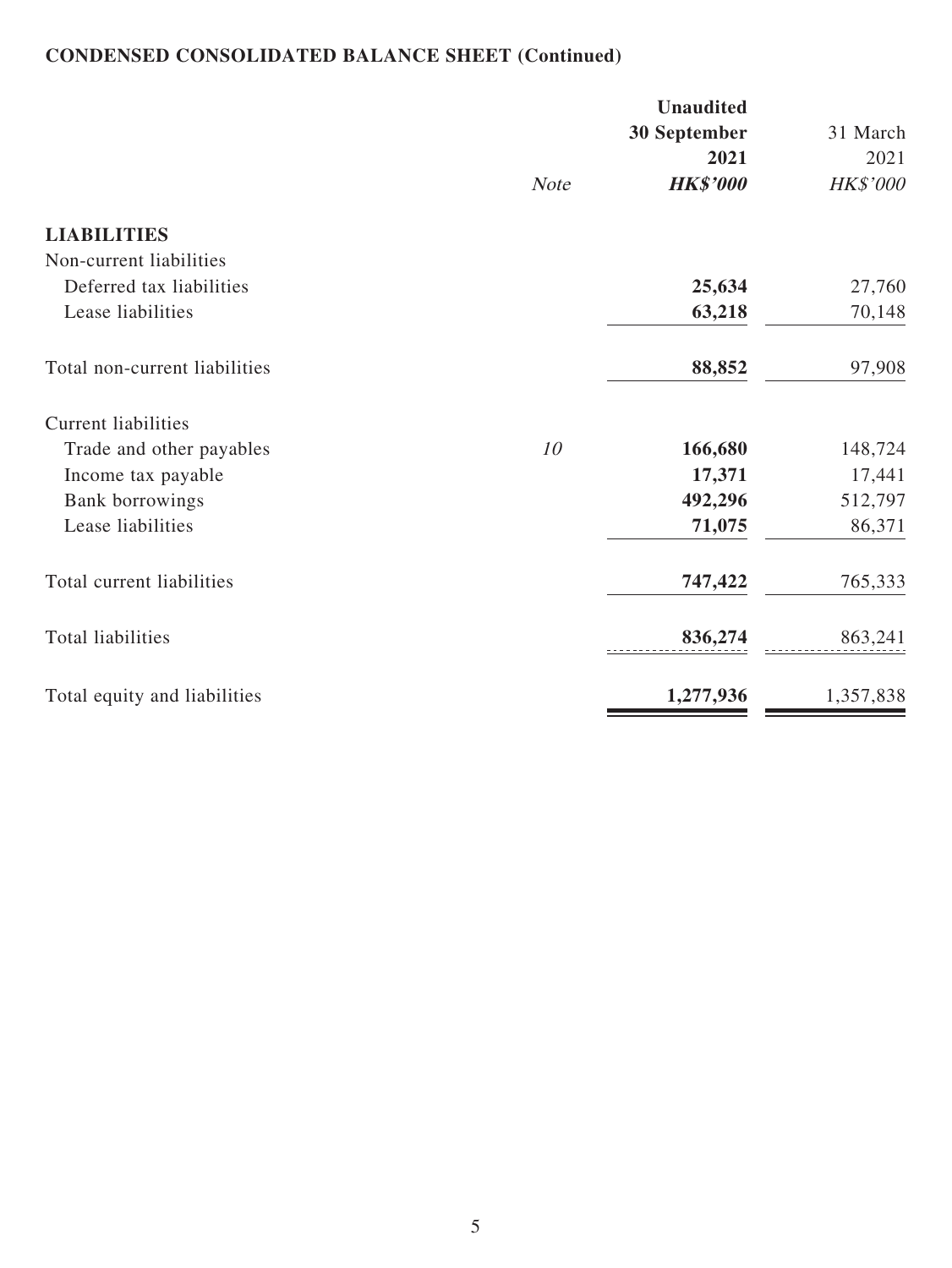#### **NOTES TO CONDENSED INTERIM CONSOLIDATED FINANCIAL INFORMATION**

#### **1. BASIS OF PREPARATION AND CHANGE IN ACCOUNTING POLICIES**

These unaudited condensed interim consolidated financial information have been prepared in accordance with Hong Kong Accounting Standard ("HKAS") 34 "Interim Financial Reporting" issued by the Hong Kong Institute of Certified Public Accountants ("HKICPA") and the applicable requirements of Appendix 16 of the Rules Governing the Listing of Securities on The Stock Exchange of Hong Kong Limited (the "Stock Exchange").

The unaudited condensed interim consolidated financial information should be read in conjunction with the 2021 annual financial statements, which have been prepared in accordance with Hong Kong Financial Reporting Standards ("HKFRS").

The accounting policies and methods of computation used in the preparation of these condensed interim consolidated financial information are consistent with those used in the annual financial statements for the year ended 31 March 2021.

In the period, the Group has adopted all the new and amended Hong Kong Financial Reporting Standards ("HKFRSs") issued by the HKICPA that are relevant to its operations and effective for its accounting year beginning on 1 April 2021. HKFRSs comprise Hong Kong Financial Reporting Standards ("HKFRS"); Hong Kong Accounting Standards ("HKAS"); and Interpretations. The Group has not early adopted any other standard, interpretation or amendment that has been issued but is not yet effective.

A number of new or amended standards are effective from 1 April 2021 but they do not have a material effect on the Group's unaudited condensed consolidated financial statements.

#### **2. REVENUE AND SEGMENT INFORMATION**

The chief operating decision-makers have been identified as the executive directors of the Company. The executive directors review the Group's financial information mainly from business nature and geographical perspectives. From a perspective on business nature, the Group has two reportable segments, namely watch retail and watch wholesale trading segments. From a geographical perspective, management mainly assesses the performance of watch retail operations in (i) Hong Kong, Macau and Mainland China and (ii) the rest of Asia.

Revenue represents sales of goods from watch retail segment and watch wholesale trading segment. Sales between operating segments are carried out on terms equivalent to those prevailing in arm's length transactions. The executive directors assess the performance of the operating segments based on a measure of adjusted earnings before interest and tax ("EBIT"). This measurement basis excludes net corporate expenses. Net corporate expenses mainly represent corporate staff costs and provision for senior management bonus.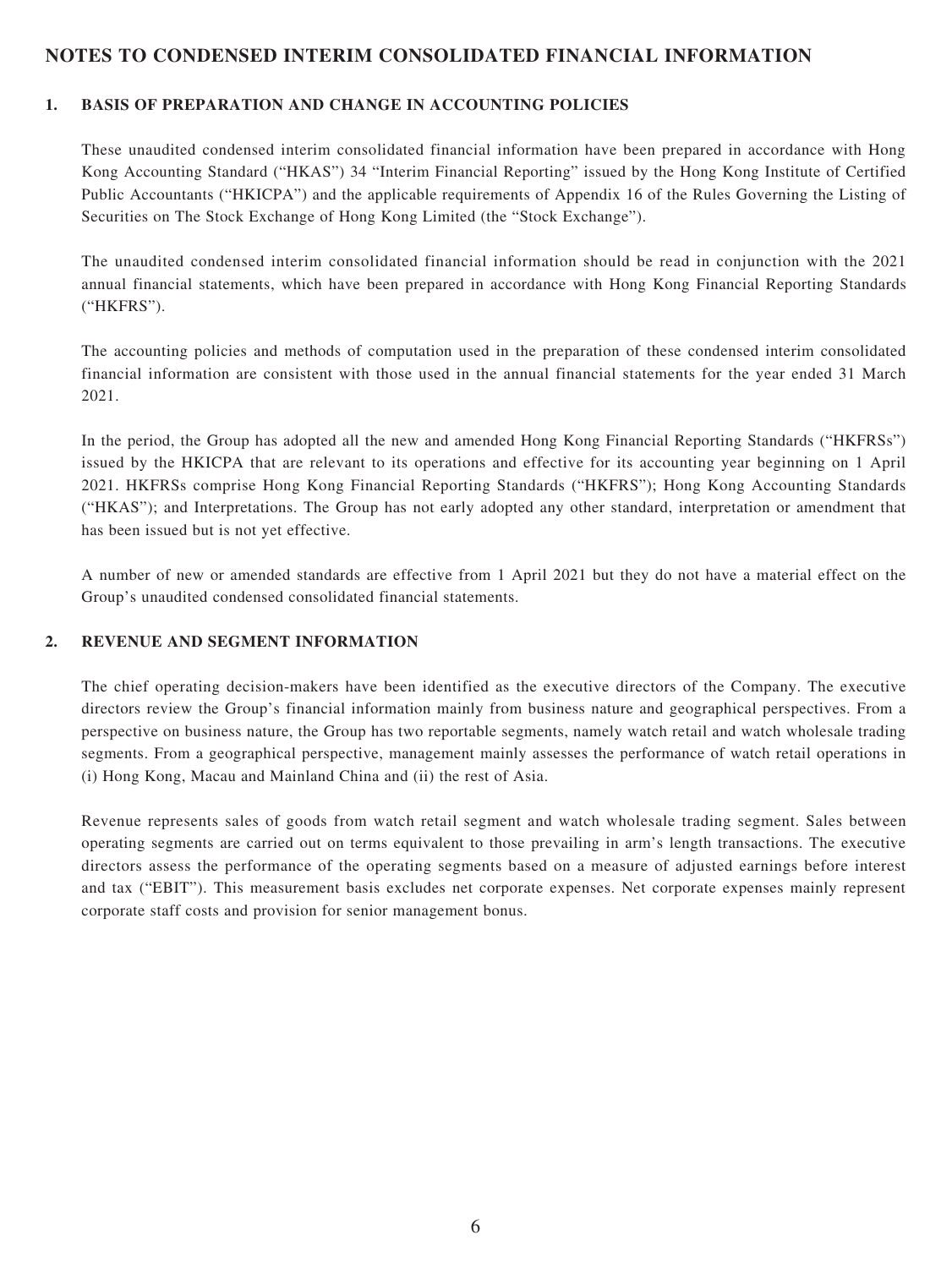### **2. REVENUE AND SEGMENT INFORMATION (Continued)**

**For the six months ended 30 September 2021**

|                                                                        | Watch retail            |                 |                 |                 |
|------------------------------------------------------------------------|-------------------------|-----------------|-----------------|-----------------|
|                                                                        | Hong Kong,<br>Macau and |                 | Watch           |                 |
|                                                                        | <b>Mainland</b>         | <b>Rest of</b>  | wholesale       |                 |
|                                                                        | China                   | Asia            | trading         | <b>Total</b>    |
|                                                                        | <b>HK\$'000</b>         | <b>HK\$'000</b> | <b>HK\$'000</b> | <b>HK\$'000</b> |
| Revenues from contracts with customers<br>within the scope of HKFRS 15 |                         |                 |                 |                 |
| - Gross segment                                                        | 122,229                 | 71,229          | 180,090         | 373,548         |
| - Inter-segment                                                        |                         |                 | (67, 319)       | (67, 319)       |
| Sales to external customers                                            | 122,229                 | 71,229          | 112,771         | 306,229         |
| Timing of revenue recognition                                          |                         |                 |                 |                 |
| - At a point in time                                                   | 122,229                 | 71,229          | 112,771         | 306,229         |
| <b>Segment results</b>                                                 | (27, 984)               | (11, 302)       | 19,079          | (20, 207)       |
| Net corporate expenses                                                 |                         |                 |                 | (18, 494)       |
| <b>Finance costs</b>                                                   |                         |                 |                 | (9,737)         |
| Loss before tax                                                        |                         |                 |                 | (48, 438)       |
| Income tax expense                                                     |                         |                 |                 | (851)           |
| Loss for the period                                                    |                         |                 |                 | (49, 289)       |
| As at 30 September 2021                                                |                         |                 |                 |                 |

|                                | Watch retail     |                 |                 |                 |
|--------------------------------|------------------|-----------------|-----------------|-----------------|
|                                | Hong Kong,       |                 |                 |                 |
|                                | <b>Macau</b> and |                 | Watch           |                 |
|                                | <b>Mainland</b>  | <b>Rest of</b>  | wholesale       |                 |
|                                | China            | Asia            | trading         | <b>Total</b>    |
|                                | <b>HK\$'000</b>  | <b>HK\$'000</b> | <b>HK\$'000</b> | <b>HK\$'000</b> |
| <b>Segment assets</b>          | 407,537          | 143,375         | 265,903         | 816,815         |
| <b>Unallocated assets</b>      |                  |                 |                 | 461,121         |
| <b>Total assets</b>            |                  |                 |                 | 1,277,936       |
| <b>Segment liabilities</b>     | 100,296          | 60,826          | 88,534          | 249,656         |
| <b>Unallocated liabilities</b> |                  |                 |                 | 586,618         |
| <b>Total liabilities</b>       |                  |                 |                 | 836,274         |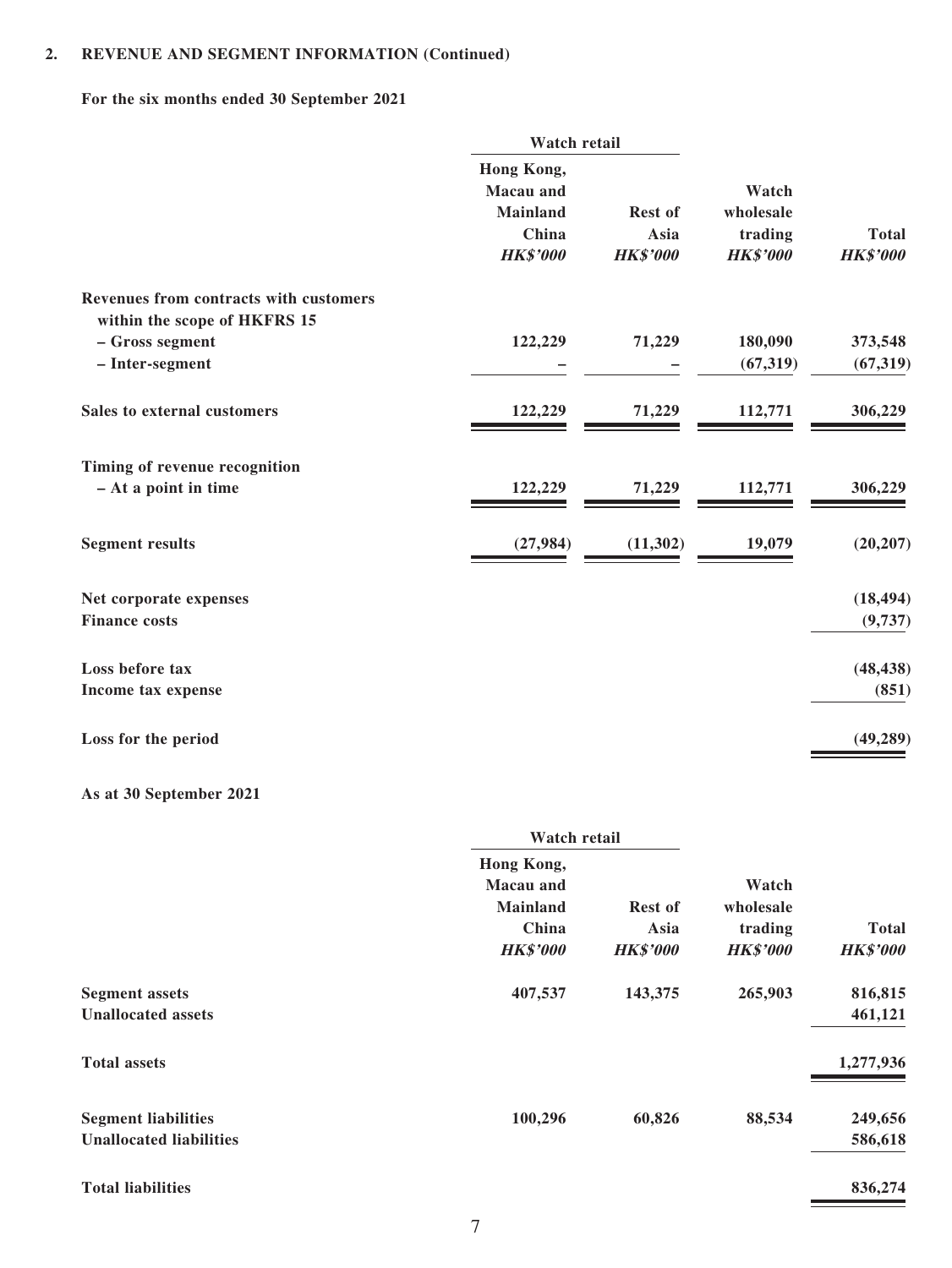# **2. REVENUE AND SEGMENT INFORMATION (Continued)**

For the six months ended 30 September 2020

|                                                                        | Watch retail                                             |                             |                                           |                        |
|------------------------------------------------------------------------|----------------------------------------------------------|-----------------------------|-------------------------------------------|------------------------|
|                                                                        | Hong Kong,<br>Macau and<br>Mainland<br>China<br>HK\$'000 | Rest of<br>Asia<br>HK\$'000 | Watch<br>wholesale<br>trading<br>HK\$'000 | Total<br>HK\$'000      |
| Revenues from contracts with customers<br>within the scope of HKFRS 15 |                                                          |                             |                                           |                        |
| - Gross segment<br>$-$ Inter-segment                                   | 120,902                                                  | 89,807                      | 159,402<br>(54,990)                       | 370,111<br>(54,990)    |
| Sales to external customers                                            | 120,902                                                  | 89,807                      | 104,412                                   | 315,121                |
| Timing of revenue recognition<br>- At a point in time                  | 120,902                                                  | 89,807                      | 104,412                                   | 315,121                |
| Segment results                                                        | (24, 237)                                                | (3, 493)                    | 21,147                                    | (6,583)                |
| Net corporate expenses<br>Finance costs                                |                                                          |                             |                                           | (21, 118)<br>(17, 442) |
| Loss before tax<br>Income tax expense                                  |                                                          |                             |                                           | (45, 143)<br>(5,234)   |
| Loss for the period                                                    |                                                          |                             |                                           | (50, 377)              |

#### As at 31 March 2021

|                                                | Watch retail                                             |                                    |                                                  |                          |
|------------------------------------------------|----------------------------------------------------------|------------------------------------|--------------------------------------------------|--------------------------|
|                                                | Hong Kong,<br>Macau and<br>Mainland<br>China<br>HK\$'000 | Rest of<br>Asia<br><b>HK\$'000</b> | Watch<br>wholesale<br>trading<br><b>HK\$'000</b> | Total<br><b>HK\$'000</b> |
| Segment assets<br>Unallocated assets           | 418,242                                                  | 153,402                            | 257,349                                          | 828,993<br>528,845       |
| Total assets                                   |                                                          |                                    |                                                  | 1,357,838                |
| Segment liabilities<br>Unallocated liabilities | 111,019                                                  | 71,537                             | 80,054                                           | 262,610<br>600,631       |
| Total liabilities                              |                                                          |                                    |                                                  | 863,241                  |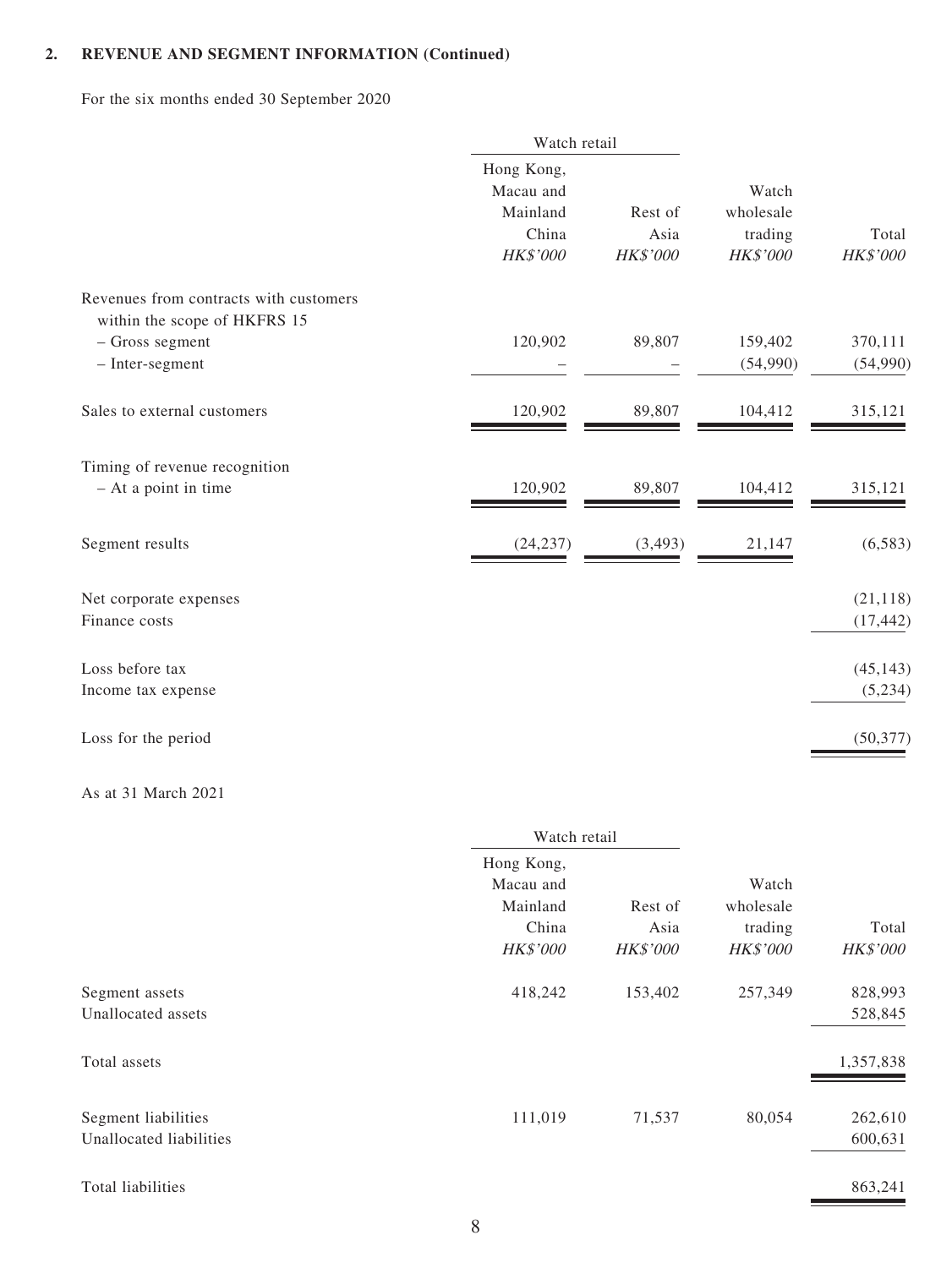#### **3. OTHER LOSSES**

|                                                        | Six months ended 30 September |                 |  |
|--------------------------------------------------------|-------------------------------|-----------------|--|
|                                                        | 2021                          | 2020            |  |
|                                                        | <b>HK\$'000</b>               | <b>HK\$'000</b> |  |
| Loss on disposal of property, plant and equipment, net | (123)                         | (276)           |  |
| Exchange loss, net                                     | (881)                         | (7, 013)        |  |
|                                                        | (1,004)                       | (7, 289)        |  |

#### **4. OTHER INCOME**

|                                | Six months ended 30 September |                 |  |
|--------------------------------|-------------------------------|-----------------|--|
|                                | 2021                          |                 |  |
|                                | <b>HK\$'000</b>               | <b>HK\$'000</b> |  |
| Building management fee income | 1,230                         | 1,230           |  |
| Rental income                  | 2,348                         | 4,410           |  |
| Rent concession                | 5,258                         | 20,480          |  |
| Interest income                | 104                           | 159             |  |
| Government subsidies           | 4,621                         | 22,905          |  |
| Shared service income          | 7,200                         | 10,200          |  |
| Sundries                       | 2,300                         | 2,732           |  |
|                                | 23,061                        | 62,116          |  |

#### **5. LOSS BEFORE TAX**

The Group's loss before tax has been derived after debiting or (crediting) the following items in the income statement.

|                                                | Six months ended 30 September |                 |  |
|------------------------------------------------|-------------------------------|-----------------|--|
|                                                | 2021                          | 2020            |  |
|                                                | <b>HK\$'000</b>               | <b>HK\$'000</b> |  |
| Depreciation of                                |                               |                 |  |
| - Property, plant and equipment                | 13,774                        | 11,720          |  |
| $-$ Right-of-use assets                        | 35,575                        | 52,703          |  |
| Impairment loss of                             |                               |                 |  |
| - Property, plant and equipment                | 633                           | 2,001           |  |
| $-$ Right-of-use assets                        | 10,235                        | 20,112          |  |
| Lease rentals in respect of land and buildings |                               |                 |  |
| - Short-term and variable lease payments       | 7,376                         | 5,348           |  |
| - Rent concession                              | (5,258)                       | (20, 480)       |  |
| Provision for inventories                      | 1,371                         | 6,990           |  |
| Donations                                      | 88                            | 83              |  |
| Employee benefit expenses                      | 88,805                        | 86,702          |  |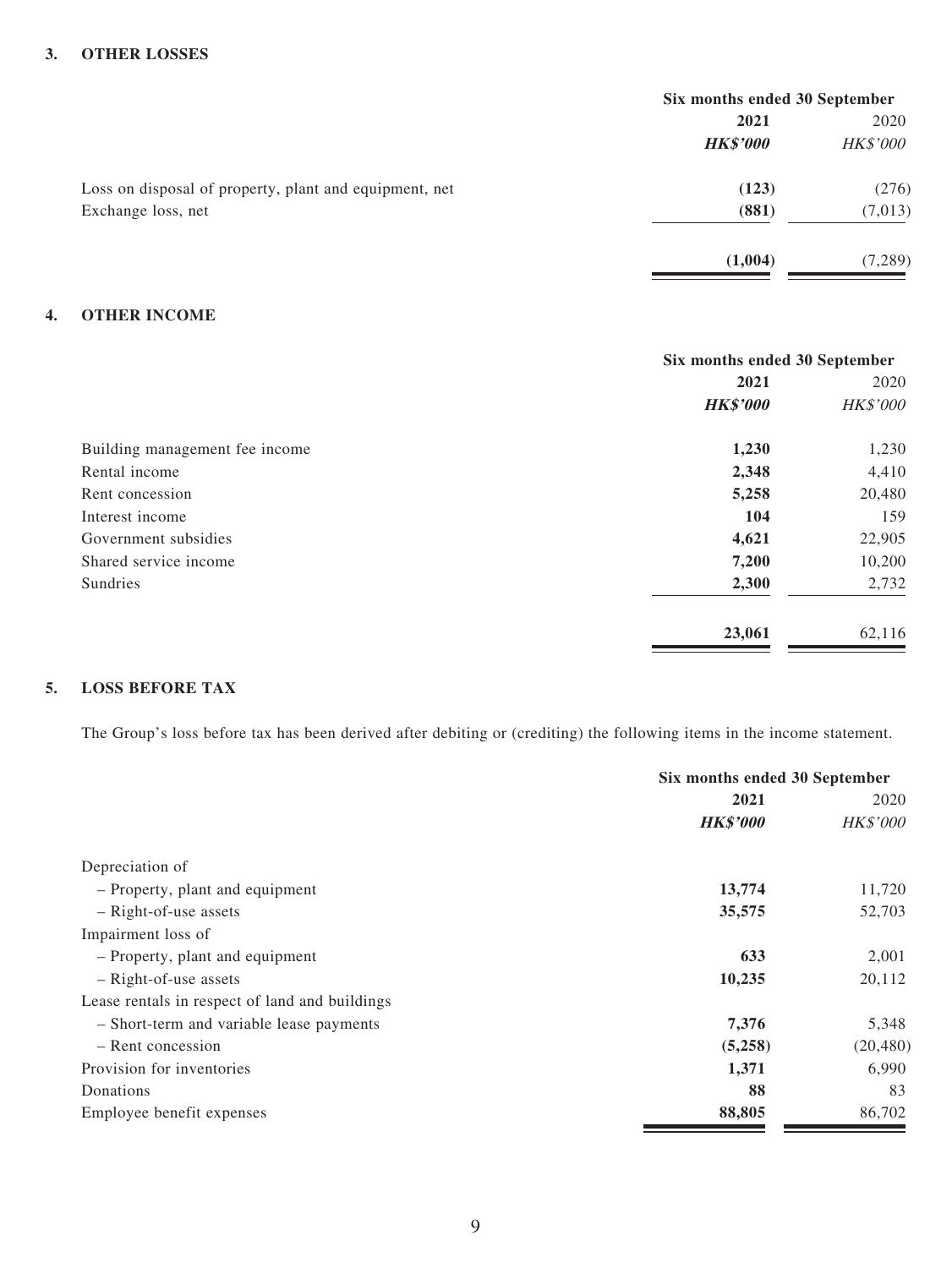#### **6. INCOME TAX EXPENSE**

|                                             | Six months ended 30 September |                 |
|---------------------------------------------|-------------------------------|-----------------|
|                                             | 2021                          | 2020            |
|                                             | <b>HK\$'000</b>               | <b>HK\$'000</b> |
| Current income tax                          |                               |                 |
| - Hong Kong profits tax                     | 1,297                         | 1,733           |
| - Overseas profits tax                      | 1,522                         | 1,985           |
| - Over provisions in respect of prior years | (2,067)                       | (107)           |
|                                             | 752                           | 3,611           |
| Deferred income tax                         | 99                            | 1,623           |
|                                             | 851                           | 5,234           |

Hong Kong profits tax has been provided at the rate of 16.5% based on the estimated assessable profits for the six months ended 30 September 2021 (2020: 16.5%) less tax relief, if any. Taxation on overseas profits has been calculated on the estimated assessable profits for the six months ended 30 September 2021 at the rates of taxation prevailing in the jurisdictions in which the Group operates.

#### **7. DIVIDEND**

At a board meeting held on 25 November 2021, the directors did not propose the payment of an interim dividend for the six months ended 30 September 2021 (2020: nil).

#### **8. LOSS PER SHARE**

#### **Basic**

Basic loss per share is calculated by dividing the Group's loss attributable to equity holders of the Company by the weighted average number of ordinary shares in issue during the period.

|                                                                        | Six months ended 30 September |           |
|------------------------------------------------------------------------|-------------------------------|-----------|
|                                                                        | 2021                          | 2020      |
| Weighted average number of ordinary shares in issue <i>(thousands)</i> | 1,046,474                     | 1,046,474 |
| Loss attributable to equity holders of the Company (HK\$'000)          | (49, 337)                     | (50,494)  |
| Basic loss per share <i>(HK cents)</i>                                 | (4.71)                        | (4.83)    |

#### **Diluted**

Diluted loss per share for the six months ended 30 September 2021 and 30 September 2020 are the same as the basic loss per share amounts as there were no potentially dilutive ordinary share in issues during two periods.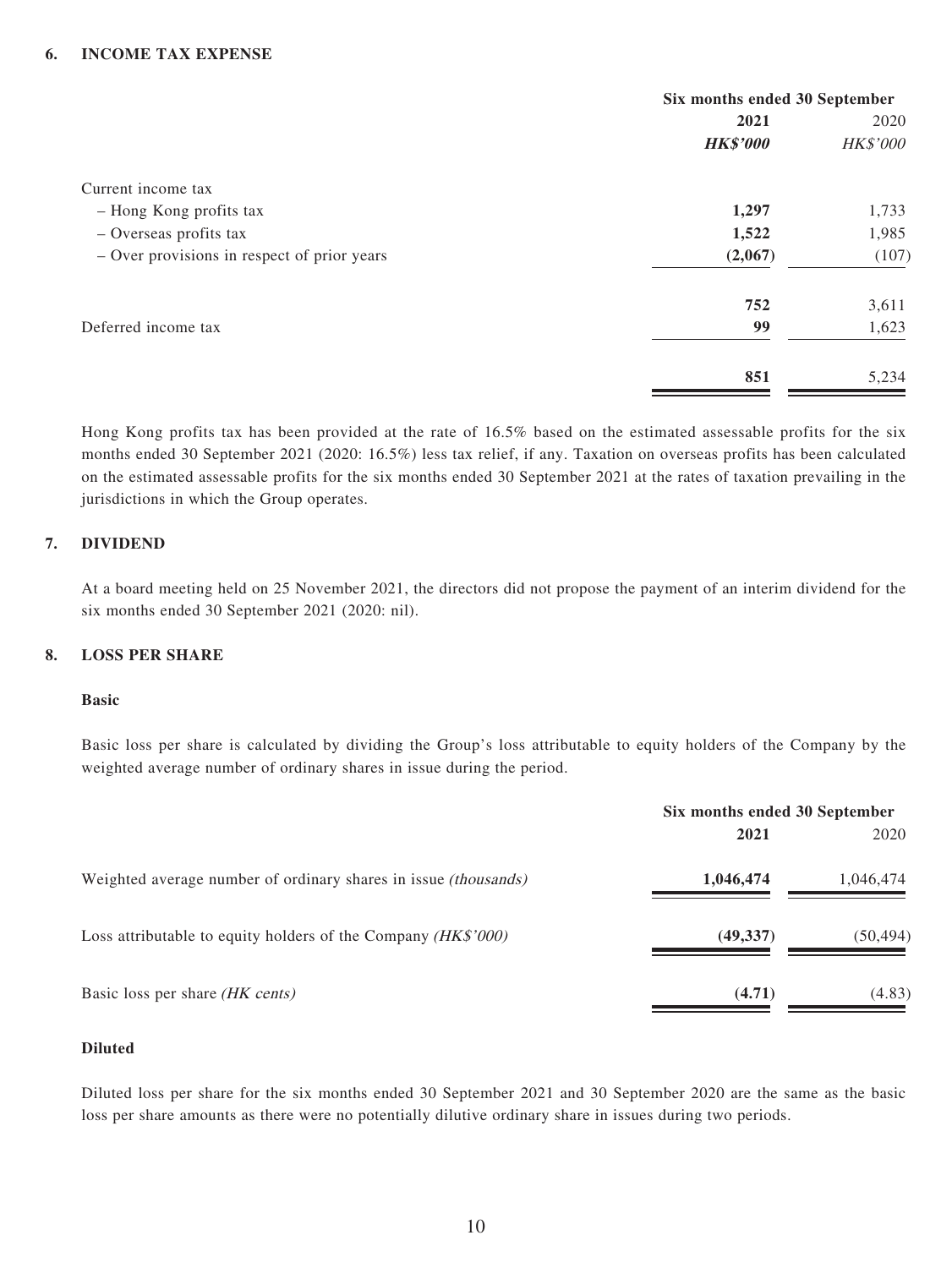#### **9. TRADE AND OTHER RECEIVABLES**

|                                             | 30 September    | 31 March  |
|---------------------------------------------|-----------------|-----------|
|                                             | 2021            | 2021      |
|                                             | <b>HK\$'000</b> | HK\$'000  |
| Trade receivables, gross                    | 78,475          | 79,424    |
| Less: impairment loss                       | (22)            | (20)      |
| Trade receivables, net (note)               | 78,453          | 79,404    |
| Other receivables                           | 3,208           | 12,603    |
| Deposits                                    | 59,367          | 65,817    |
| Prepayments                                 | 4,386           | 4,797     |
|                                             | 145,414         | 162,621   |
| Less: non-current portion                   | (16, 935)       | (20, 643) |
| Current portion                             | 128,479         | 141,978   |
| Trade receivables analysed by invoice date: |                 |           |
| $0-60$ days                                 | 34,647          | 35,947    |
| Over 60 days                                | 43,828          | 43,477    |
|                                             | 78,475          | 79,424    |

#### Note:

The Group engages designated import and export agents for the importation of products from its subsidiaries in Hong Kong to the subsidiaries in Mainland China. The balances due from and due to the import and export agents are settled on a back-to-back basis, and such balances are repayable on demand. The Group's trade receivables and trade payables include balances due from and due to the import and export agents of HK\$36,020,000 as at 30 September 2021 (31 March 2021: HK\$33,955,000).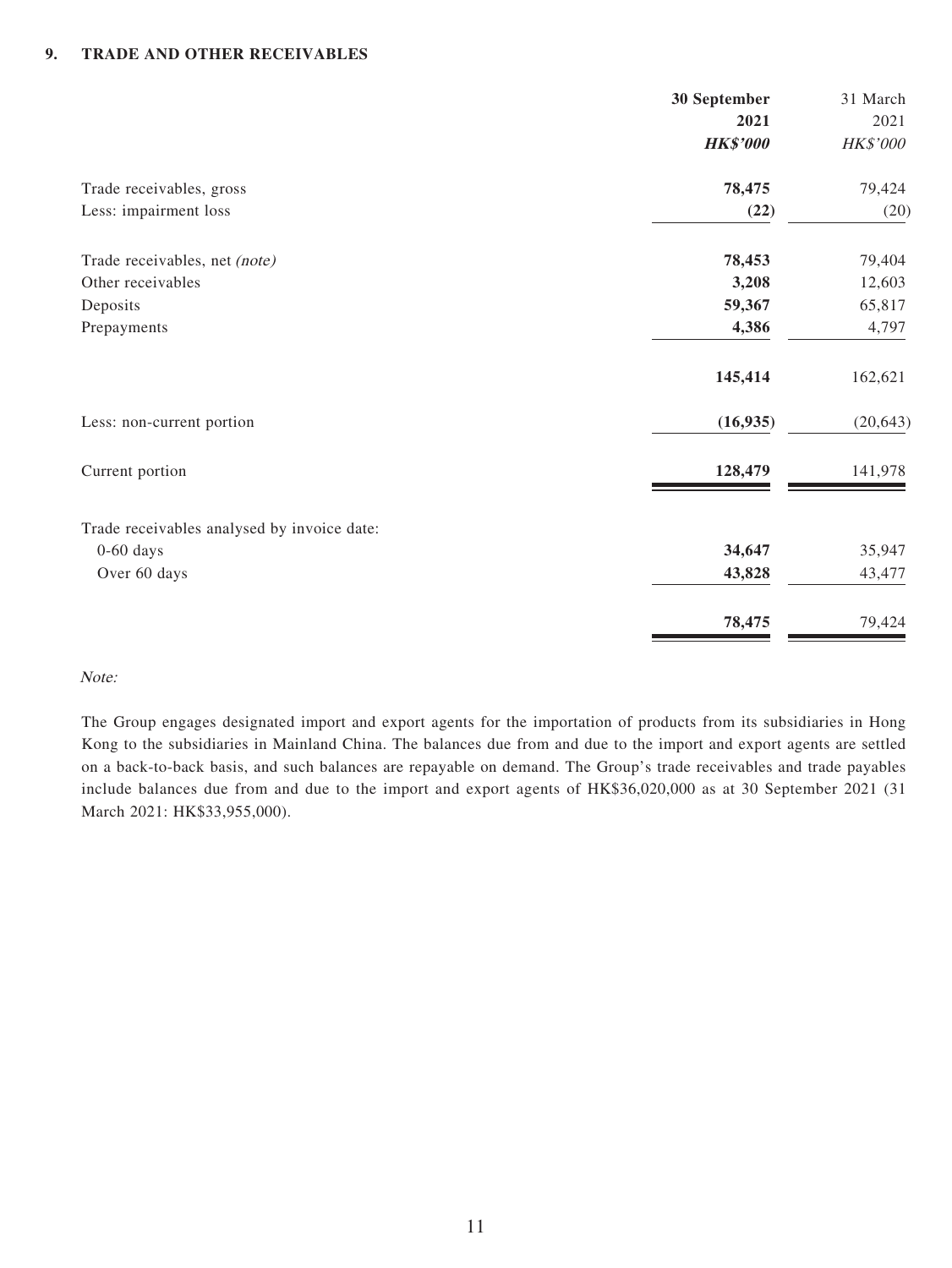#### **10. TRADE AND OTHER PAYABLES**

|                                          | 30 September    | 31 March |
|------------------------------------------|-----------------|----------|
|                                          | 2021            | 2021     |
|                                          | <b>HK\$'000</b> | HK\$'000 |
| Trade payables                           | 79,848          | 60,185   |
| Contract liabilities                     | 2,161           | 2,164    |
| Other payables                           | 37,785          | 27,603   |
| Accruals                                 | 46,886          | 58,772   |
|                                          | 166,680         | 148,724  |
| Trade payables analysed by invoice date: |                 |          |
| $0-60$ days                              | 42,677          | 24,027   |
| Over 60 days                             | 37,171          | 36,158   |
|                                          | 79,848          | 60,185   |

#### **11. CONTINGENT LIABILITIES**

The Group did not have any significant contingent liabilities as at 30 September 2021.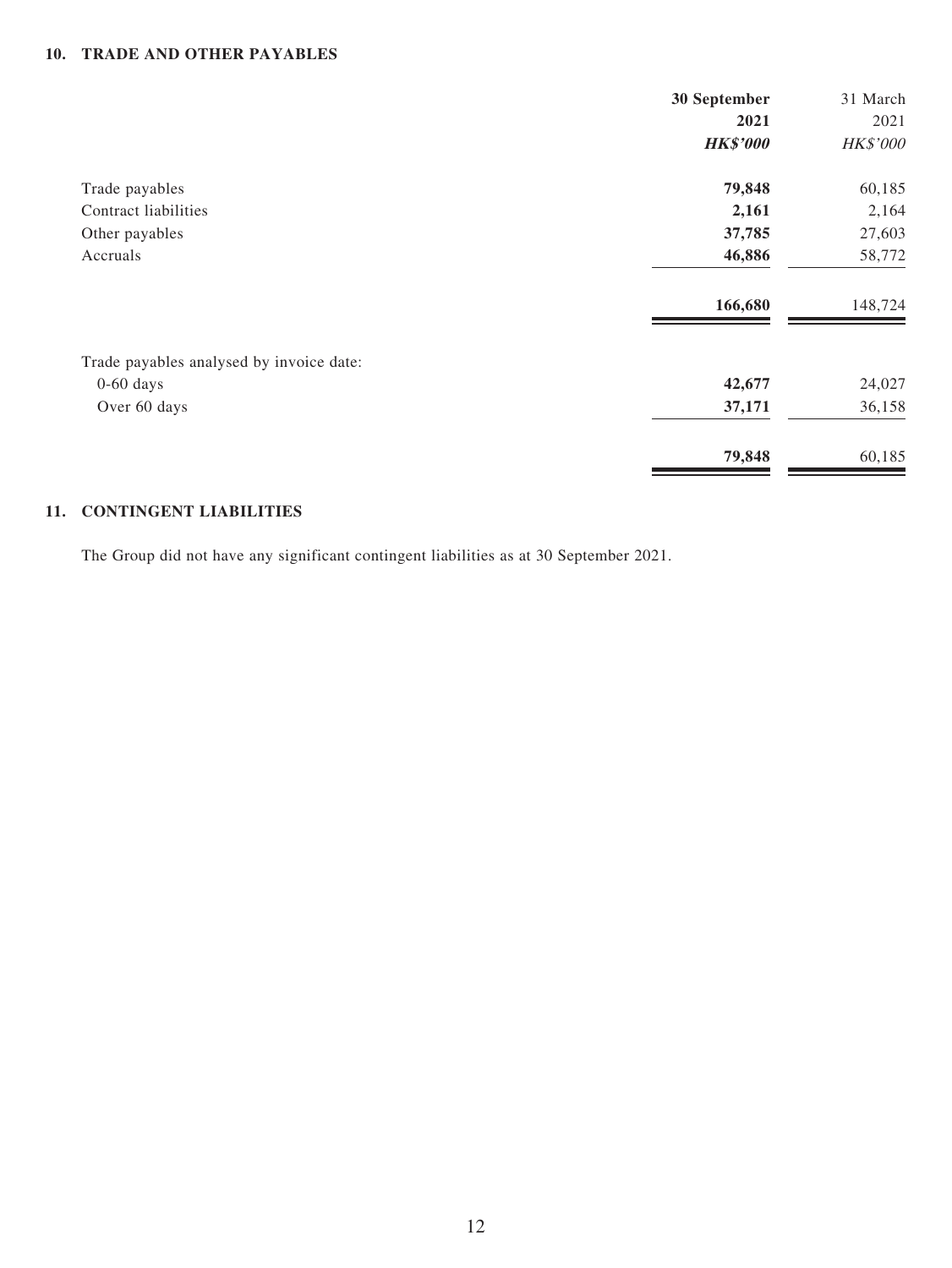## **MANAGEMENT DISCUSSION AND ANALYSIS**

- Group Turnover slightly fell by 2.8% to HK\$306.2 million
- Loss Attributable to Equity Holders of the Company of HK\$49.3 million

During six months ended 30 September 2021 ("1H 2021" or "Period"), Group turnover decreased by 2.8% to HK\$306.2 million (six months ended 30 September 2020 ("1H 2020"): HK\$315.1 million), representing the cumulative outcome of improved sales in Hong Kong and Macau, while the sales in Southeast Asia regions and mainland China decreased. Such decreases were mainly due to social distancing measures, travel restrictions and nationwide lockdowns. The Group have seen moderate recovery in sales in Southeast Asia regions since September 2021, and the retail sales in Hong Kong have recorded a growth of around 21% y-o-y in October 2021.

The Group reported a loss attributable to equity holders of HK\$49.3 million in 1H 2021(1H 2020: HK\$50.5 million). Various government subsidies of approximately HK\$4.6 million (1H 2020: HK\$22.9 million) were received in our operating regions during the Period.

The Group has maintained strict discipline in containing operating costs with selling expenses fell by 12% y-o-y.

CAPEX has been well contained at HK\$5.1 million during the Period. Shop rationalisation strategy had been in place with the closing down of underperforming shops making the numbers fell by 10% y-o-y optimizing existing shops productivity and cost structure.

Group Inventory stood at HK\$281.1 million as at 30 September 2021, increased by 5.2% comparing to that at 31 March 2021 of HK\$267.3 million. During 1H 2021, national travel restrictions and mandatory quarantines have been implemented by the governments of some of our operating regions, thus impacting our inventory turnover in certain regions. Group inventory would have declined by 13.2% comparing to that as at September 2020 of HK\$346.2 million if excluding the impact of stock provision expense recorded in the year ended 31 March 2021 of HK\$19.3 million for slow-moving watch movements. Continual inventory control and discipline in stock procurement measures are in place and proper product-mix of inventory are closely monitored.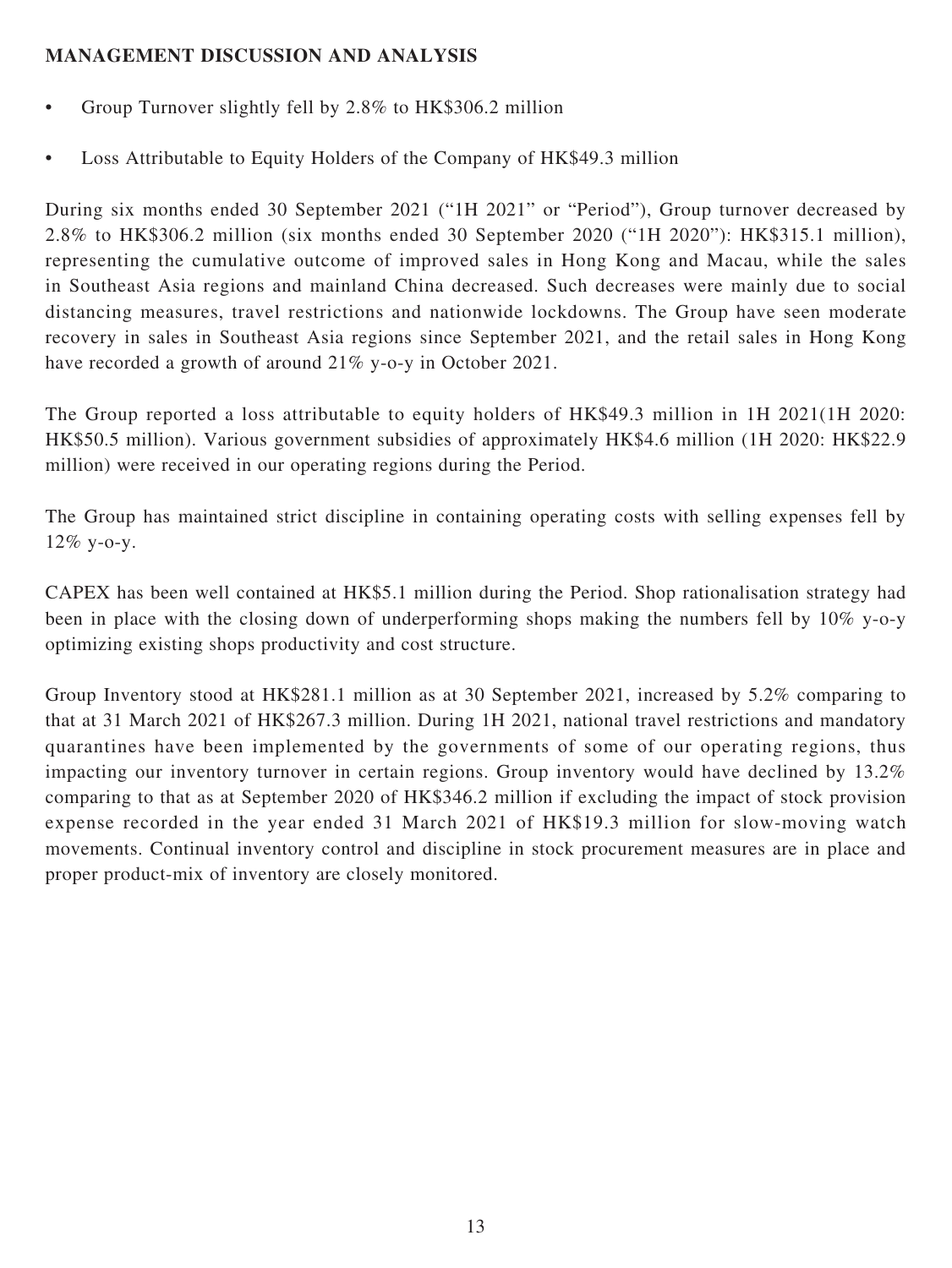### **INTERIM DIVIDEND**

The Board does not recommend the payment of an interim dividend for the six months ended 30 September 2021 (2020: Nil per ordinary share).

## **CITY CHAIN GROUP**

- City Chain Group turnover down by 8.2%
- City Chain Group loss before interest and tax (LBIT) of HK\$39.3 million

The City Chain Group operates around 147 stores in Hong Kong, Macau, Mainland China (the "Greater China"), Singapore, Thailand and Malaysia together with online stores for "City Chain" and "Solvil et Titus".

### **Greater China**

Turnover for CITY CHAIN operations in Greater China in 1H 2021 was HK\$122.2 million (1H 2020: HK\$120.9 million), and a loss before interest and tax (LBIT) of HK\$28.0 million was recorded (1H 2020: HK\$24.2 million), which have taken into account of the following factors:

- As the right-of-use assets under HKFRS 16 Leases related certain retail stores were fully impaired in previous financial years, no depreciation expense of these right-of-use assets was recorded in 1H 2021. The depreciation expense in 1H 2021 would be HK\$19.7 million (1H 2020: HK\$45.3 million) if these right-of-use assets were not impaired previously;
- An impairment loss of HK\$10.2 million being the right-of-use assets of the retail stores recorded (1H 2020: HK\$20.1 million);
- No government subsidy income was received in Greater China during the Period (1H 2020: HK\$11.5 million income).

If the above factors are not taken into account, LBIT would narrow to HK\$37.5 million (1H 2020: HK\$60.9 million).

During 1H 2021, retail sales in Hong Kong recorded a double-digit growth driven by the momentum brought by the Hong Kong Government's consumption voucher scheme with same store sales growth of about 30% during the Period. Our retail operation in Macau also recorded a profit in 1H 2021 despite there were travel restrictions in August 2021 which halting tourist arrivals. However, retail sales performance in mainland China has been affected by travel restrictions in certain months during the Period.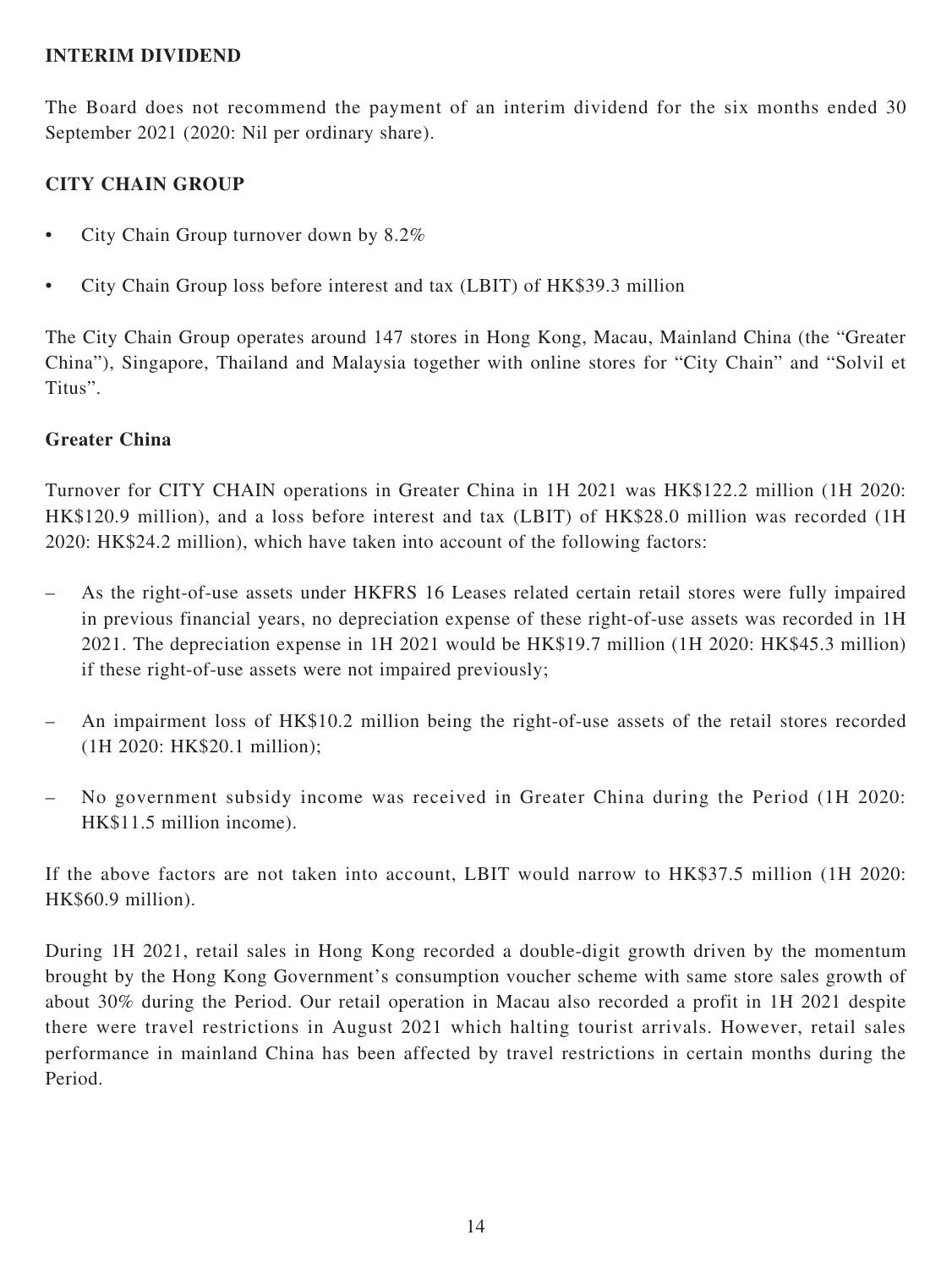On a positive note, our e-commerce business in Hong Kong has delivered satisfactory results with strong turnover growth of 35% y-o-y and achieved profitable results in 1H 2021. The Group have also continued to invest and expand our mainland China e-commerce business to enhance our market threshold.

## **Southeast Asia**

Our operations in Southeast Asia were substantially impacted by COVID-19 during the Period. Various extents of travel restrictions were implemented within the regions since May 2021 which dented traffic in shopping malls. As a result, sales declined by 20.7% y-o-y to HK\$71.2 million (1H 2020: HK\$89.8 million) and LBIT of HK\$11.3 million (1H 2020: LBIT HK\$3.5 million) was reported.

Amid the intermittent lockdowns and travel restrictions situation, our teams have devoted committed efforts in our e-commerce platforms to deploy attractive products for local consumers. E-commerce business in Southeast Asia regions developed satisfactorily during 1H 2021 with sales growth by approximately 180% y-o-y. Moreover, consumers are set to unleash their purchasing power after prolonged period of lockdowns. Sales have gradually recovered after relaxation of government restrictions in early September. The sales of October 2021 reported a mild y-o-y growth, especially strong recovery in Malaysia. Our teams shall continue to negotiate for rental concessions and carry out other cost containment measures in order to mitigate the operating loss.

## **SUPPLY CHAIN MANAGEMENT AND WHOLESALE TRADING**

Turnover of the Group's watch supply chain and wholesale trading units have increased by 8.0% to HK\$112.8 million (1H 2020: HK\$104.4 million) and continued to improve operational efficiencies, a profit on an exchange neutral basis of HK\$19.2 million (1H 2020: HK\$16.4 million) was reported.

As the sole distributor for the brands "GRAND SEIKO" and "SEIKO" watches in Hong Kong, Macau, Singapore, Brunei and Malaysia, the Group's wholesale unit has launched various marketing campaigns, which were well received, together with prompt service support that has promoted good sell-through rate to retailers.

## **GROUP OUTLOOK**

Despite there is a sign of gradual recovery of retail performance in Hong Kong and Southeast Asia in recent months, the Group maintain the prudent view on the short run outlook given the uncertainties in post-pandemic development and magnitude of economic recovery in our operating regions, and remain judicious in taking various measures in containing operating costs and capital expenditures, while endeavouring to achieve sustainable business development. Given the satisfactory performance in our e-commerce development in various regions, the Group will continue to invest in this growing segment to fully realize the sharing of resources to integrate online and offline transaction channels.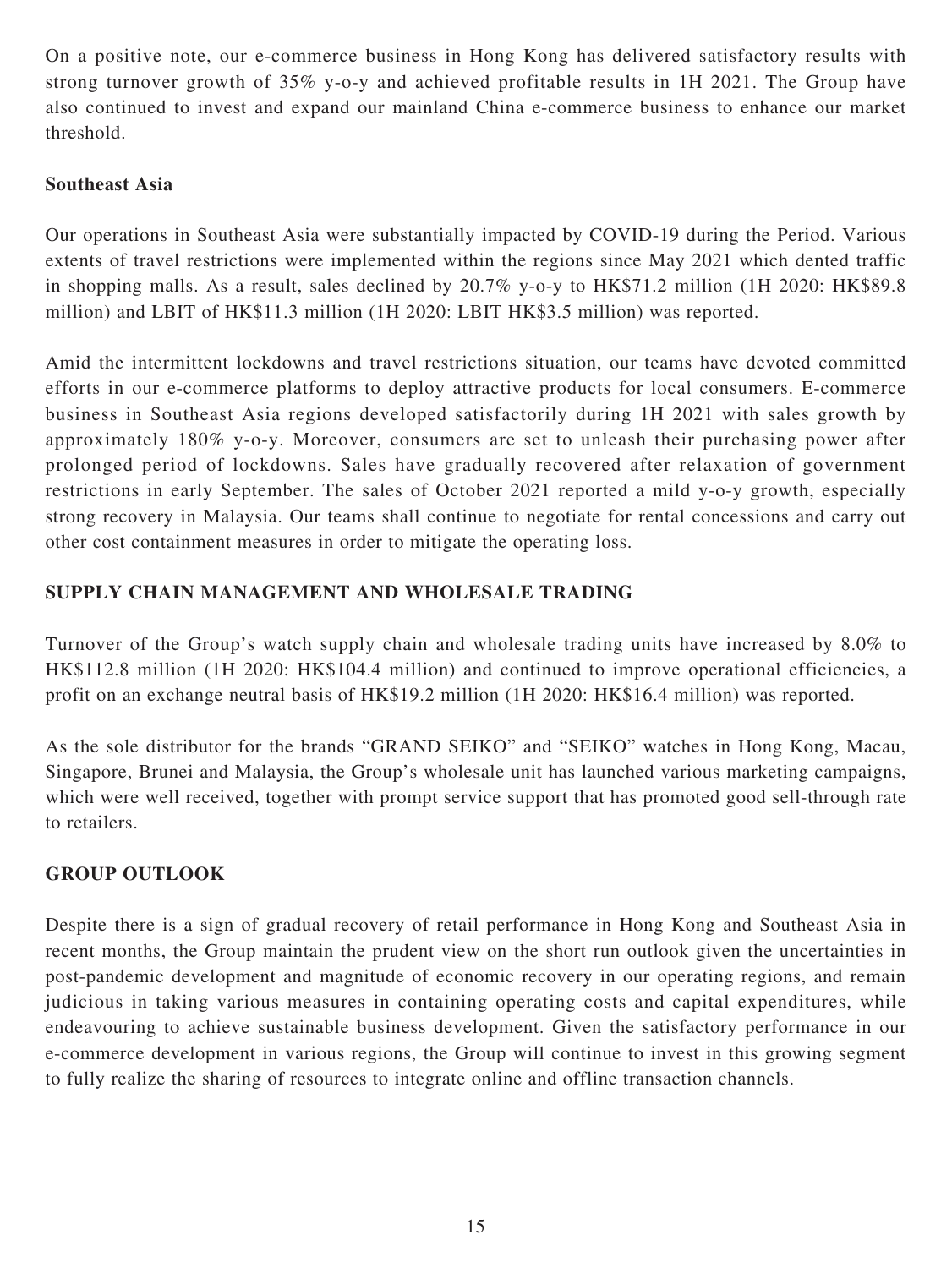## **FINANCE**

The Group's capital management, currency and interest rate movement are constantly monitored and reviewed by the management of the Group to address and manage relevant financial risks relating to the Group's operations. The Group maintains prudent treasury management policies to address liquidity to finance both short-term and long-term working capital needs for business operations. Funds are generated from business operating activities and banking facilities in the form of term loans and shortterm trading facilities. Forecast and actual cash flow analyses are continuously monitored. Maturity of assets and liabilities and requirement of financial resources for business operations are prudently managed.

Group gearing ratio was 85.3% (31 March 2021: 70.2%) with shareholders' funds standing at HK\$435.0 million (31 March 2021: HK\$487.5 million) and net debts of HK\$371.1 million (31 March 2021: HK\$342.5 million). The net debts are based on the bank borrowings of HK\$492.3 million (31 March 2021: HK\$512.8 million) less bank balance and cash of HK\$121.2 million of the Group (31 March 2021: HK\$170.3 million). The bank borrowings comprised of HK\$141.4 million repayable within one year and HK\$350.9 million with scheduled repayment after one year but repayable on demand and were classified as current liabilities.

The Group's major borrowings are in Hong Kong dollars and mostly based on a floating rate at HIBOR or bank prime lending rates. As major revenues of the Group are in Hong Kong dollars and Macanese Pataca, the natural hedge mechanism was applied.

As at 30 September 2021, the Group's total equity funds amounted to HK\$441.7 million. The Group's cash inflow from its operations was HK\$32.6 million. The unutilized banking facilities as at 30 September 2021 was HK\$82 million.

As at 30 September 2021, the current assets and current liabilities were approximately HK\$530.8 million (31 March 2021: HK\$579.6 million) and HK\$747.4 million (31 March 2021: HK\$765.3 million), respectively. The current ratio was approximately 0.71 (0.76 as at 31 March 2021).

The Group does not use any financial instruments for hedging purposes.

The Group does not engage in speculative derivative trading.

As at 30 September 2021, the Group did not have any significant contingent liabilities.

The Group does not have plans for material investments or change of capital assets.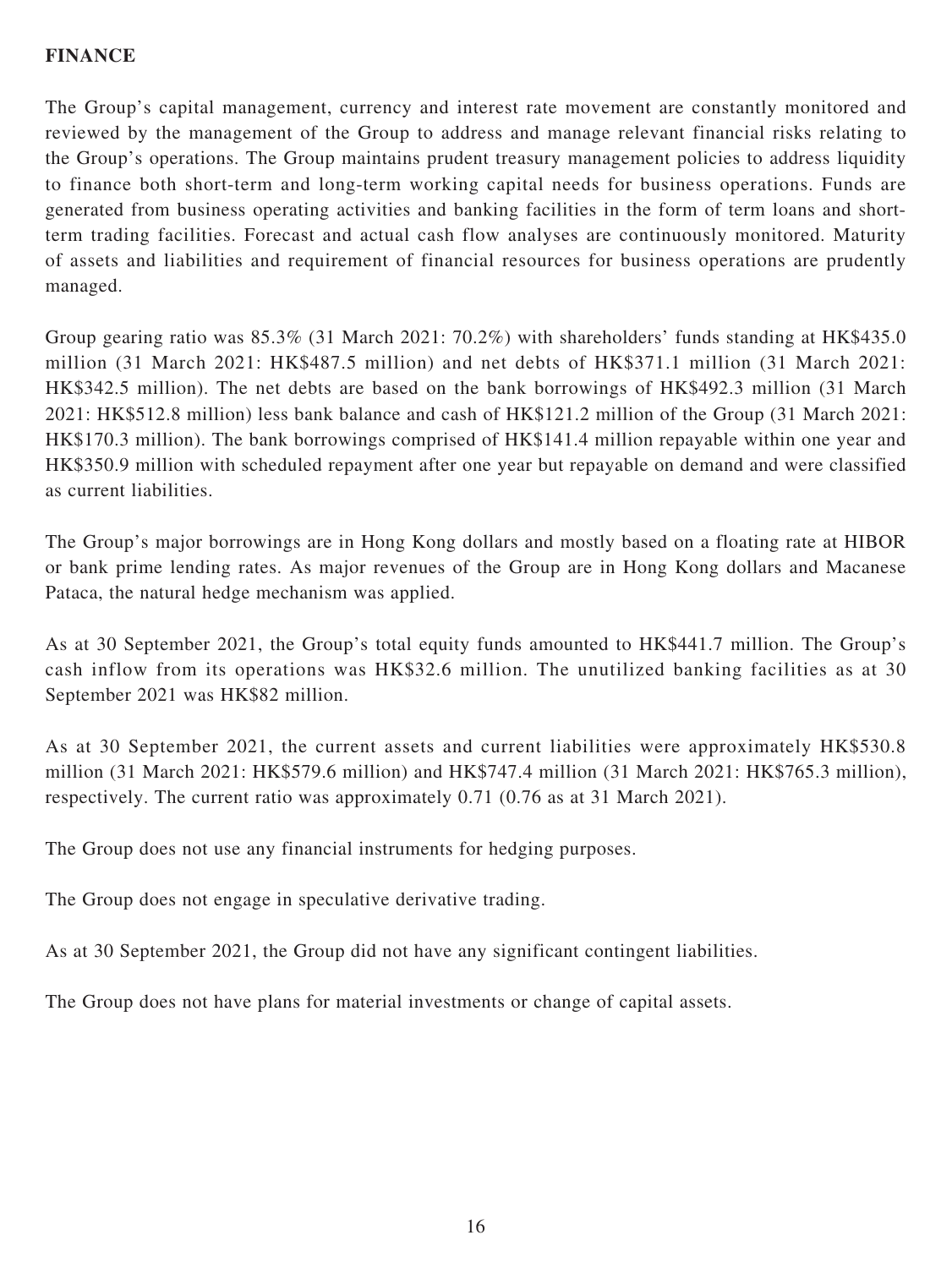Since 30 September 2021, there have been no important events affecting the Group.

The interim results for the six months ended 30 September 2021 have been reviewed by the Audit Committee.

## **CAPITAL STRUCTURE OF THE GROUP**

There was no change in the capital structure of the Group during the period.

# **CHANGES IN THE COMPOSITION OF THE GROUP**

There was no change in the composition of the Group during the period.

# **NUMBER AND REMUNERATION OF EMPLOYEES, REMUNERATION POLICIES, BONUS AND TRAINING SCHEMES**

The Group's remuneration policies are reviewed on a regular basis and remuneration packages are in line with market practices in the relevant countries where the Group operates. As at 30 September 2021, the Group had 968 employees (30 September 2020: 1,078 employees).

## **DETAILS OF THE CHARGES ON GROUP ASSETS**

As at 30 September 2021, certain property, plant and equipment and investment properties amounting to HK\$508.2 million (31 March 2021: HK\$513.9 million) were pledged to secure banking facilities granted to the Group.

As at 30 September 2021, the Company had given guarantees to various banks to secure general banking facilities granted to certain subsidiaries amounting to HK\$1,214 million.

# **PURCHASE, SALE OR REDEMPTION OF LISTED SECURITIES**

The Company has not redeemed any of its shares during the period. Neither the Company nor any of its subsidiaries has purchased or sold any of the Company's shares during the period.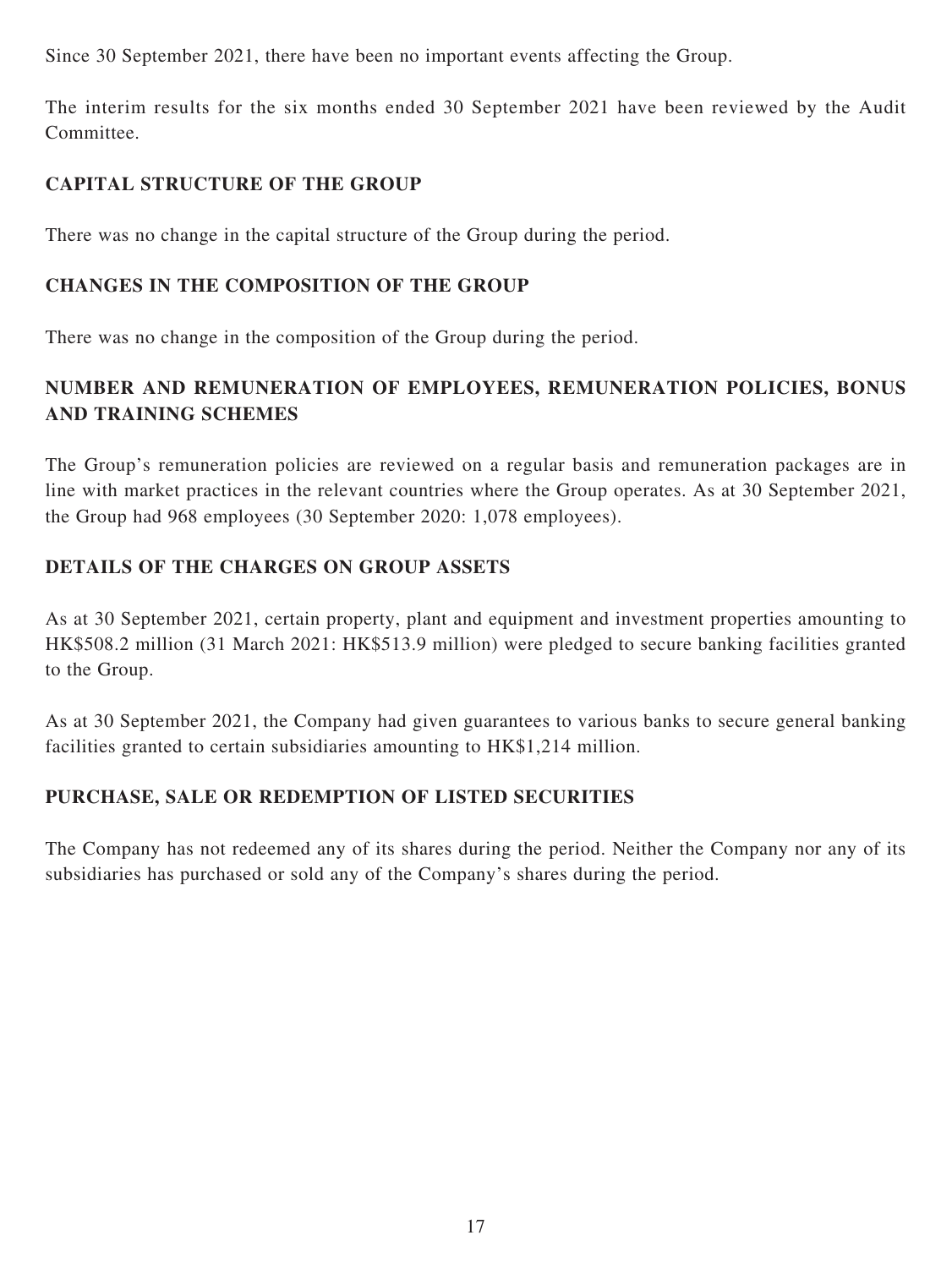### **CORPORATE GOVERNANCE**

During the six months ended 30 September 2021, the Company has complied with the code provisions of the Corporate Governance Code (the "Code Provisions") as set out in Appendix 14 of the Rules Governing the Listing of Securities on The Stock Exchange of Hong Kong Limited (the "Code"), except for the following deviations:

## **Code Provision A.2.1**

Under Code Provision A.2.1 of the Code, the roles of Chairman and chief executive officer ("CEO") should be separate and should not be performed by the same individual. Under the current organisation structure of the Group, Mr. Joseph C.C. Wong is both the Chairman and CEO of the Group. The Board believes that with Mr. Joseph C.C. Wong acting as both Chairman and CEO ensures consistent leadership and further enables better strategic planning for the Group. The Board also believes that the non-separation of roles does not affect the balance of power and authority within the Board.

### **Code Provision A.4.2**

Under Code Provision A.4.2, every director, including those appointed for a specific term, should be subject to retirement by rotation at least once every three years. Not all directors of the Company retire strictly under Code Provision A.4.2. Bye-Law 110(A) stipulates that one-third of the directors of the Company who have been longest serving in office since their last election, except the Chairman or CEO, shall retire from office by rotation at each annual general meeting.

### **Code Provision B.1.3**

This Code Provision deals with the terms of reference of a remuneration committee. The Company has adopted the terms of reference under Code Provision B.1.3 except that the terms of reference do not include reviewing and determining the remuneration packages of senior management. The Company believes that the remuneration packages of senior management should be the responsibility of the executive directors as they are in a better position to appraise the performance of senior management.

#### **Audit Committee**

On 23 November 2021, the Audit Committee together with the management of the Company reviewed the effectiveness of the systems of internal control throughout the Group for the six months ended 30 September 2021 and discussed financial reporting matters including review of the Group's results for the six months ended 30 September 2021 before they were presented to the board of directors for approval.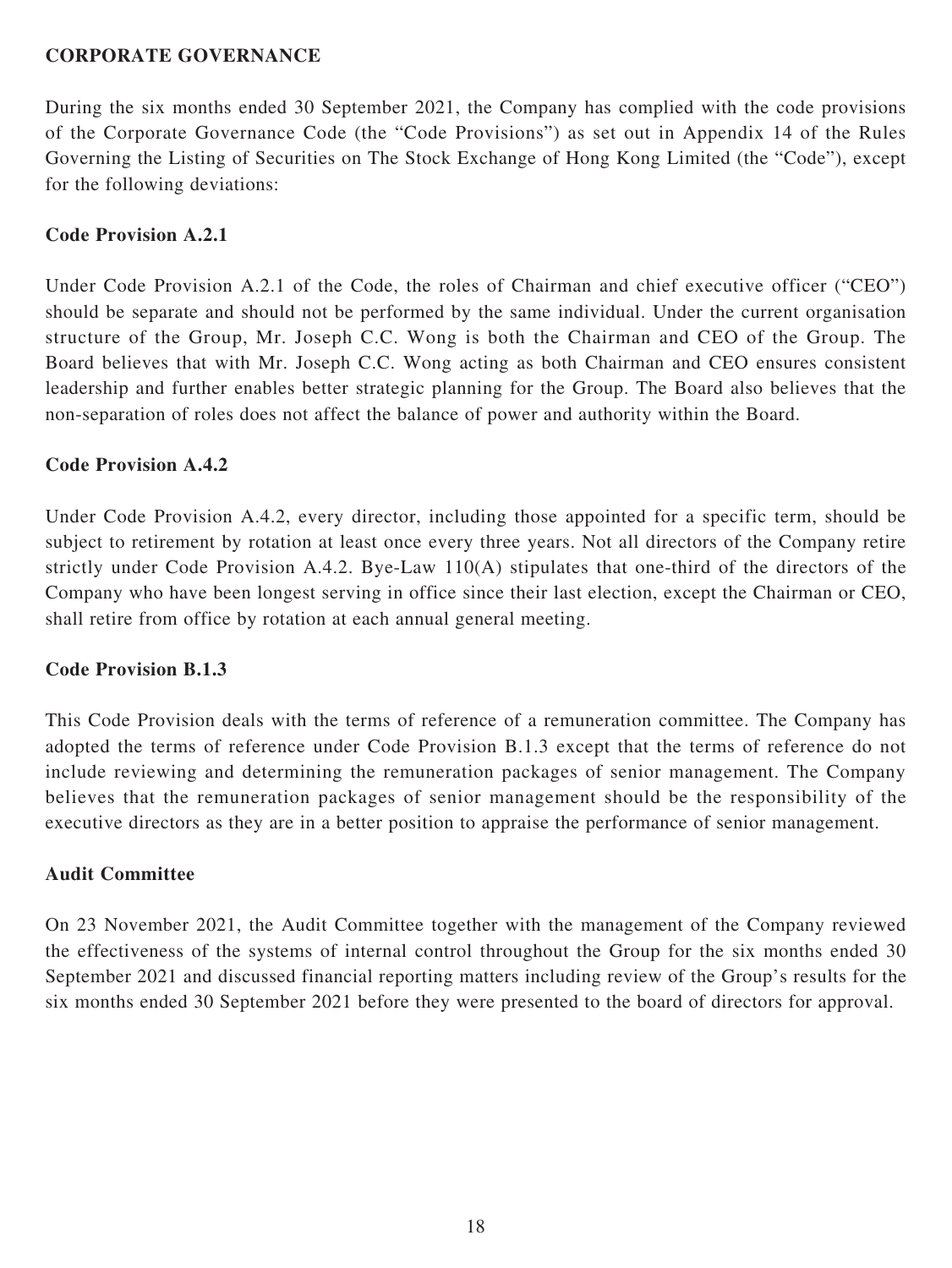### **Remuneration Committee**

On 23 November 2021, the Remuneration Committee by written resolution confirmed the annual salaries and the Executive Bonus Scheme for its executive directors for the financial year ending 31 March 2022.

### **Nomination Committee and Corporate Governance Committee**

On 24 June 2021, the Nomination Committee nominated Mr. Ricky Lai Kai Ming for election as an independent non-executive director of the Company and Mr. Wallace Kwan Chi Kin for re-election as an executive director of the Company.

On 12 October 2021, the Nomination Committee nominated Mr. Suriyan Kanjanapas (also known as Suriyan Joshua Kanjanapas) for election as non-executive director of the Company.

There are no updates on the Corporate Governance Committee since the publication of the immediate preceding annual report of the Company.

### **Model Code for Securities Transactions by Directors of Listed Issuers**

The Company has adopted the Model Code for Securities Transactions by Directors of Listed Companies contained in Appendix 10 of the Listing Rules (the "Model Code") as the code of conduct regarding director's securities transactions.

The Company has also made specific enquiry of all its directors to ascertain whether they have complied with or whether there has been any non-compliance with the required standard set out in the Model Code.

All directors complied with the provisions of the Model Code during the six months ended 30 September 2021.

### **PUBLICATION OF FINANCIAL INFORMATION AND INTERIM REPORT**

This results announcement is published on the website of The Stock Exchange of Hong Kong Limited at www.hkex.com.hk under "Latest Listed Company Information" and the Company's website at www.stelux.com. The Company's Interim Report for 2021/2022 will be despatched to the shareholders of the Company and will also be available on the above websites in due course.

> On behalf of the Board **Joseph C. C. Wong** Chairman and Chief Executive Officer

Hong Kong, 25 November 2021